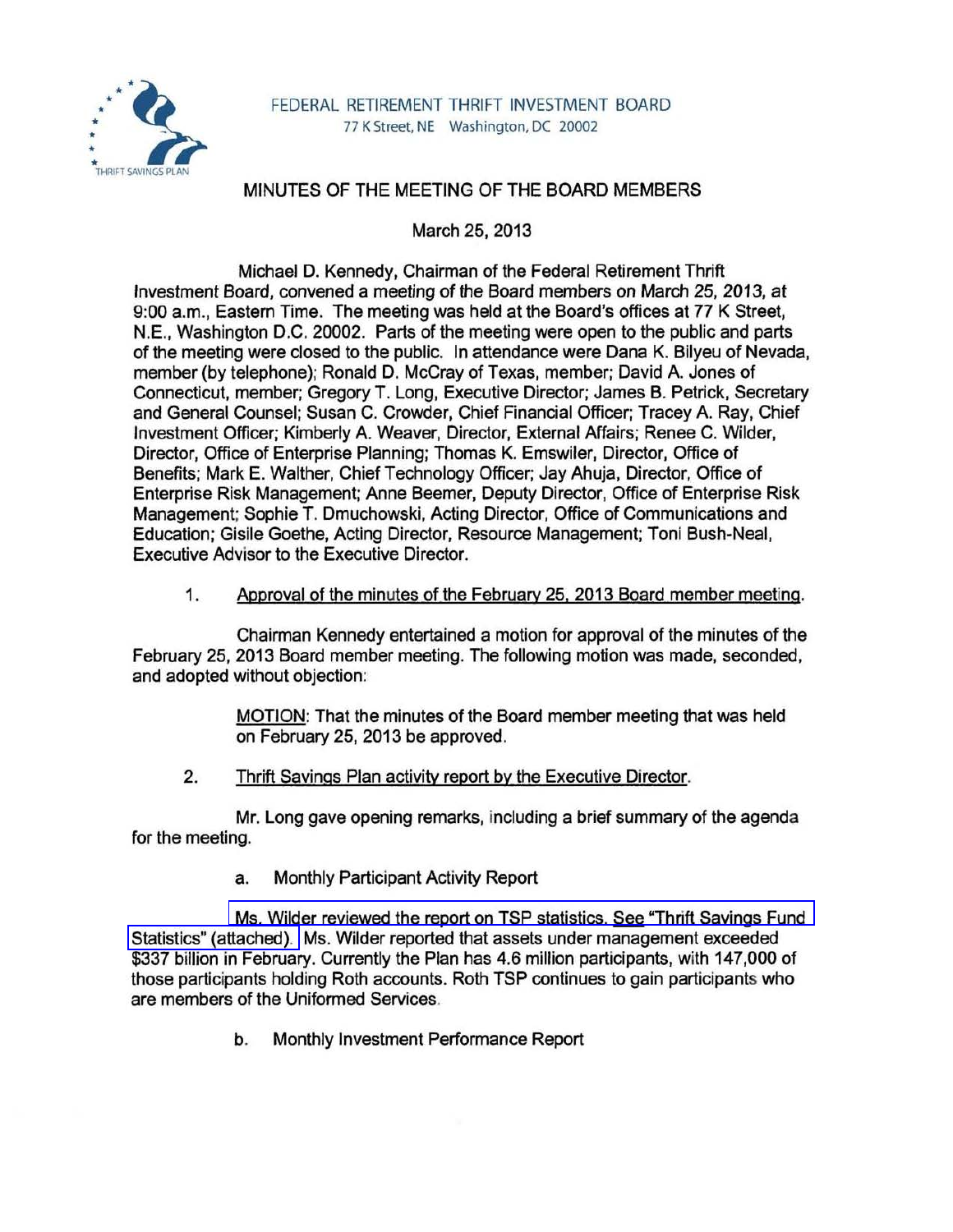[Ms. Ray reviewed the fund performance memorandum, entitled "February](http://www.frtib.gov/pdf/minutes/MM-2013Mar-Att2.pdf)   $2013$  Performance Review  $-$  G, F, C, S, I, and L Funds" (attached). The first page compares BlackRock Funds' performance against their underlying indices both for the month of February and year-to-date. Ms. Ray pointed out that there was some tracking error in the Fixed Income Fund and the International Fund for the year-to-date performance because of a change in pricing services and fair value adjustment that occurred December 31, 2012, respectively.

So far for the month of March, the C Fund was up almost 3 percent, the S Fund up 3.7 percent, and the I Fund up 1.4 percent. Year-to-date, the C Fund is up 9.7 percent, the S Fund up 12 percent, and the I Fund up 4.9 percent.

c. Legislative Report

Ms. Weaver reported that the House and the Senate approved a continuing resolution that funds the government through September 30, 2013. The resolution locks in \$85 billion in funding cuts for the year, which means furloughs are likely for some agencies. Ms. Weaver also reported that the Senate and House each passed a budget resolution that will go to conference. The House resolution calls for Federal employees to contribute more to their retirement and calls for a 10 percent reduction of Federal employees, while the Senate resolution does not contain any similar provision.

3. Shareholder Actions.

[Mr. Long introduced a memorandum from the Chief Investment Officer](http://www.frtib.gov/pdf/minutes/MM-2013Mar-Att3.pdf)  responding to a Board question about Shareholder actions (attached).

### 4. Demographics Report.

[Ms. Wilder presented the results of a demographics report obtained by](http://www.frtib.gov/pdf/minutes/MM-2013Mar-Att4.pdf)  [matching TSP and OPM data \(attached\).](http://www.frtib.gov/pdf/minutes/MM-2013Mar-Att4.pdf) The collection focused on FERS participants but did not include Uniformed Service members, judicial or legislative branch employees, or separated participants. Ms. Wilder reviewed the slides showing participation rates, average annual contributions, and investment allocations. She summarized that TSP participation rates are strong, and that lower paid participants are deferring at rates that allow them to take advantage of matching contributions. In the future, the hope is for more real time analysis in order to better understand participant motivation, and to better serve participants with targeted information.

# 5. Annual Financial Audit Report.

Mr. Ahuja summarized a March 15 memorandum updating the Board on the [status of audit recommendations from 2004-2012 \(attached\).](http://www.frtib.gov/pdf/minutes/MM-2013Mar-Att5.pdf) The memorandum introduces a report that shows the number of recommendations provided by three oversight organizations, the Department of Labor, external auditors CliftonlarsonAllen,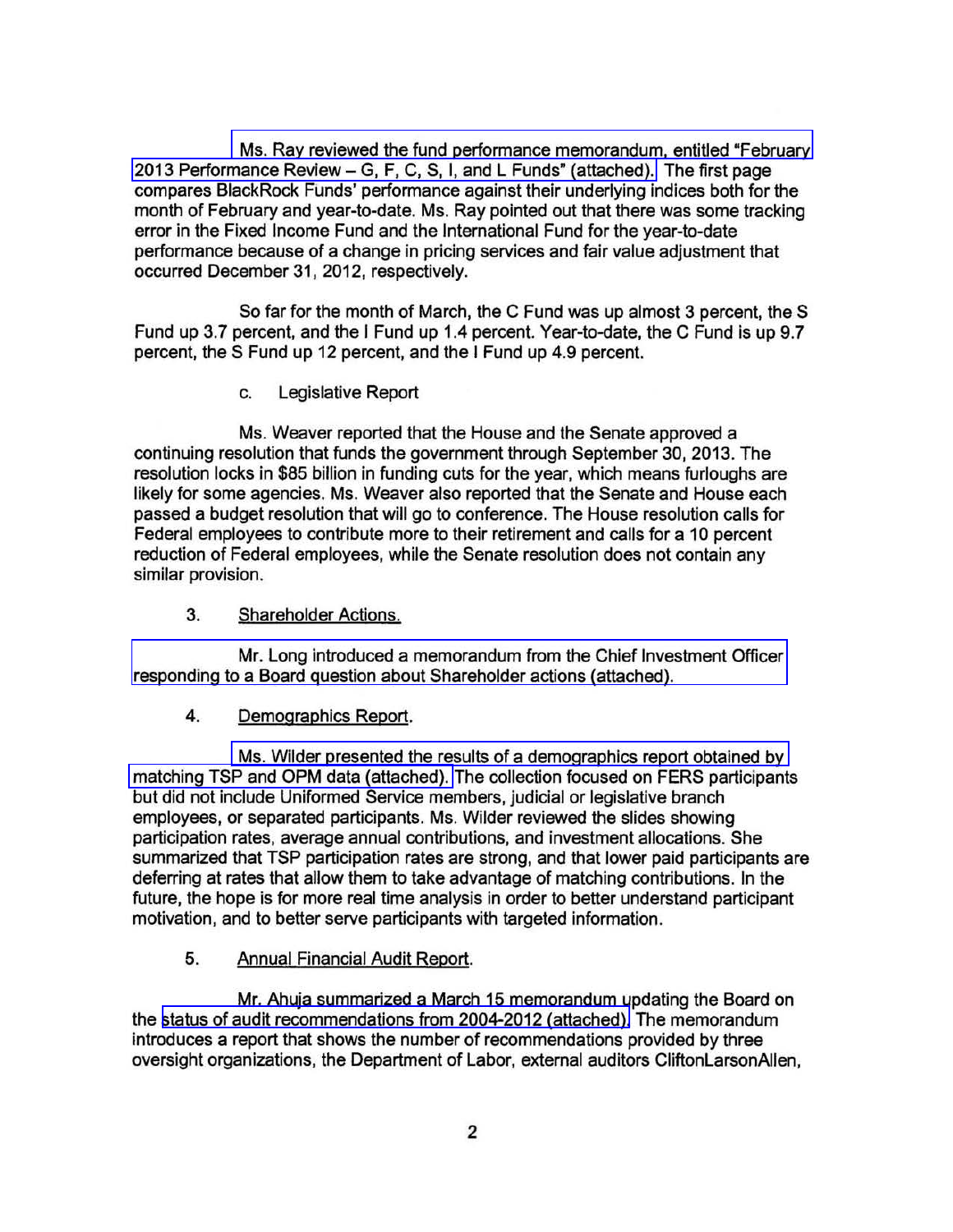and the U.S. Government Accountability Office. Of the 127 audit recommendations in that time period, sixty eight have been closed. Of the remaining fifty nine open audit recommendations, nineteen are considered closed by the Agency, and Agency does not concur with the recommendation for two of the remaining open recommendations.

Mr. Ian Dingwall, Chief Accountant of the Employee Benefits Security Administration, introduced Department of Labor audit staff and auditors from KPMG. Mr. William Bailey from the Department of Labor presented an overview of the TSP Fiduciary Oversight Program. Mr. Bailey stated that the overall conclusion from the Department of Labor was that DOL did not identify any instances of material noncompliance with FERSA. Mr. Bailey stated that with increased funding for the next year, DOL anticipates being able to look more thoroughly at IT programs and other areas, including the current investment manager for the Plan.

Mr. Derek Thomas, the engagement partner for KPMG, spoke about planned audits for the year, including 6 performance audits in the IT area. A full scope performance audit on the account maintenance process and a project related to the Lifecycle Funds are also planned. Mr. Thomas stated that the Service Continuity Controls audit from 2012 was in the final phases, and that the report would be available shortly. Mr. Thomas also presented an overview of the open recommendations. KPMG made [eleven new fundamental control recommendations,](http://www.frtib.gov/pdf/minutes/MM-2013Mar-Att6.pdf) eight of which were in areas of participant support, and four new fundamental control recommendations as a result of the computer access performance audit. Mr. Long stated that in the Agency's response to the findings (attached), the Agency presented specific actions to close the recommendations along with anticipated closing dates.

### 6. Closed Session.

On a vote taken by the Chairman, the members closed the meeting at 10:33 a.m. for executive session.

At 11:24 a.m., upon completion of the executive session, the members reconvened the open portion of the meeting.

Whereupon, there being no further business, the following motion was made, seconded, and adopted without objection and Chairman Kennedy adjourned the meeting at 11:24 a.m.

MOTION: That this meeting be adjourned.

James B. Petal